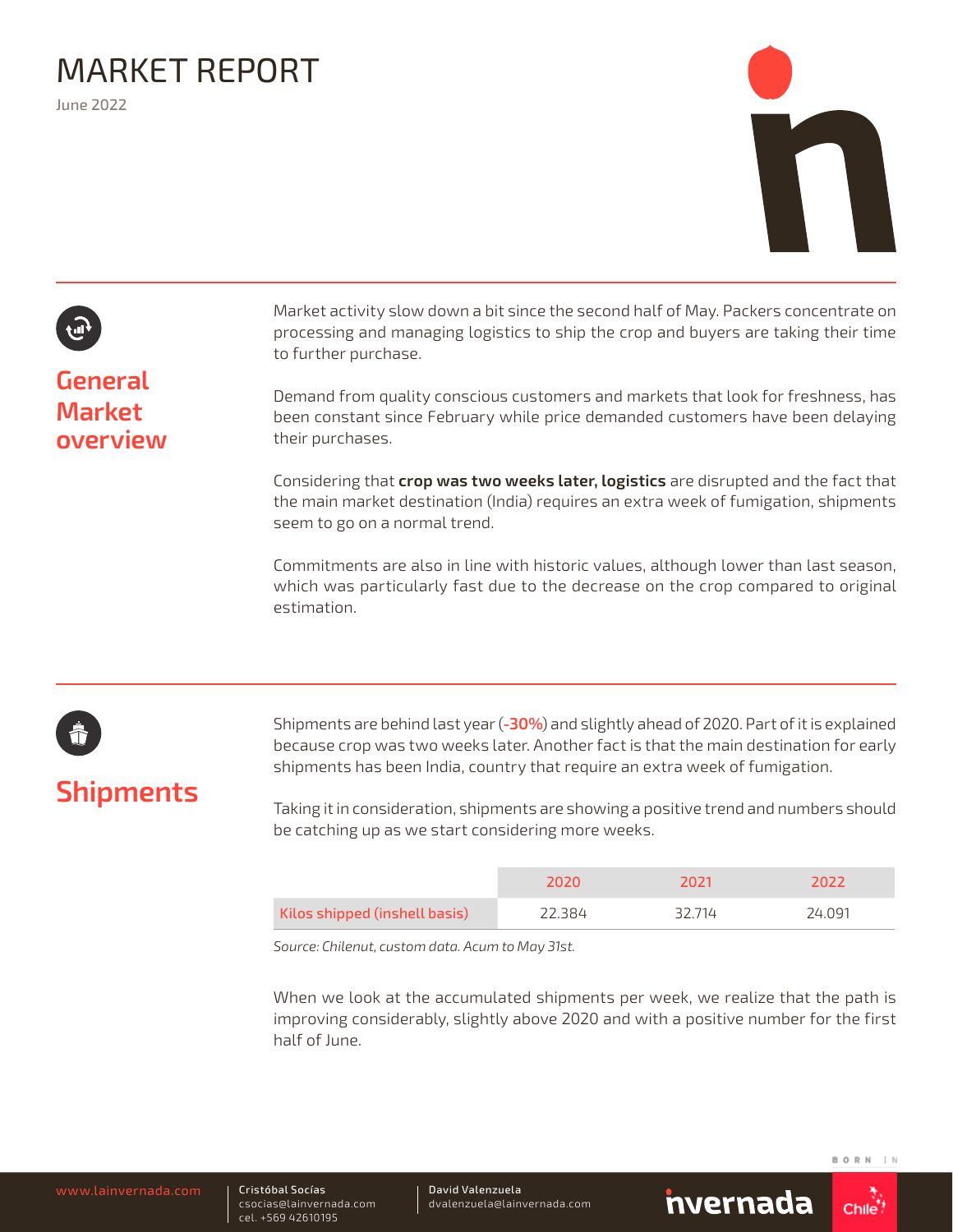

#### // ACUMULATED SHIPMENTS PER WEEK



Most packers are well committed on their inshell programs. The availability of good quality inshell is reduced because of a higher presence of stains and external damages.

As a market, India has lead purchases and that is reflected on the volumes shipped to that destination. Lately, the activity slowed down a bit as customers need to start receiving the goods and recovering cash for further purchases.

We have noticed a higher variation on prices which is related also to a higher variation on quality. Good quality inshells are traded at same values but alternative qualities with some higher tolerance on stains and a bit darker kernel colour can be traded 15 to 20 cents lower.

|          | $30 - 34$ mm  | $34 - 36$ mm  | $36mm+$       |
|----------|---------------|---------------|---------------|
| February | $2,50 - 2,60$ | $3,10 - 3,20$ | $3,40 - 3,50$ |
| March    | $2,55 - 2,70$ | $3,20 - 3,30$ | $3,50 - 3,60$ |
| April    | $2,60 - 2,70$ | $3,20 - 3,30$ | $3,60 - 3,70$ |
| May      | $2,60 - 2,70$ | $3,20 - 3,30$ | $3,60 - 3,75$ |
| June     | $2,55 - 2,70$ | $3,10 - 3,30$ | $3,50 - 3,75$ |

*FOB prices per kilo in USD.*

By looking at inshell shipments we can see that India and UAE has been taking a big part of it, responding to early purchases. Also, Morocco has purchased what they use to, special SERR variety. Shipments to Turkey started slow but has been picking up as first commitments to India ad UAE already took place.

Cristóbal Socías csocias@lainvernada.com cel. +569 42610195

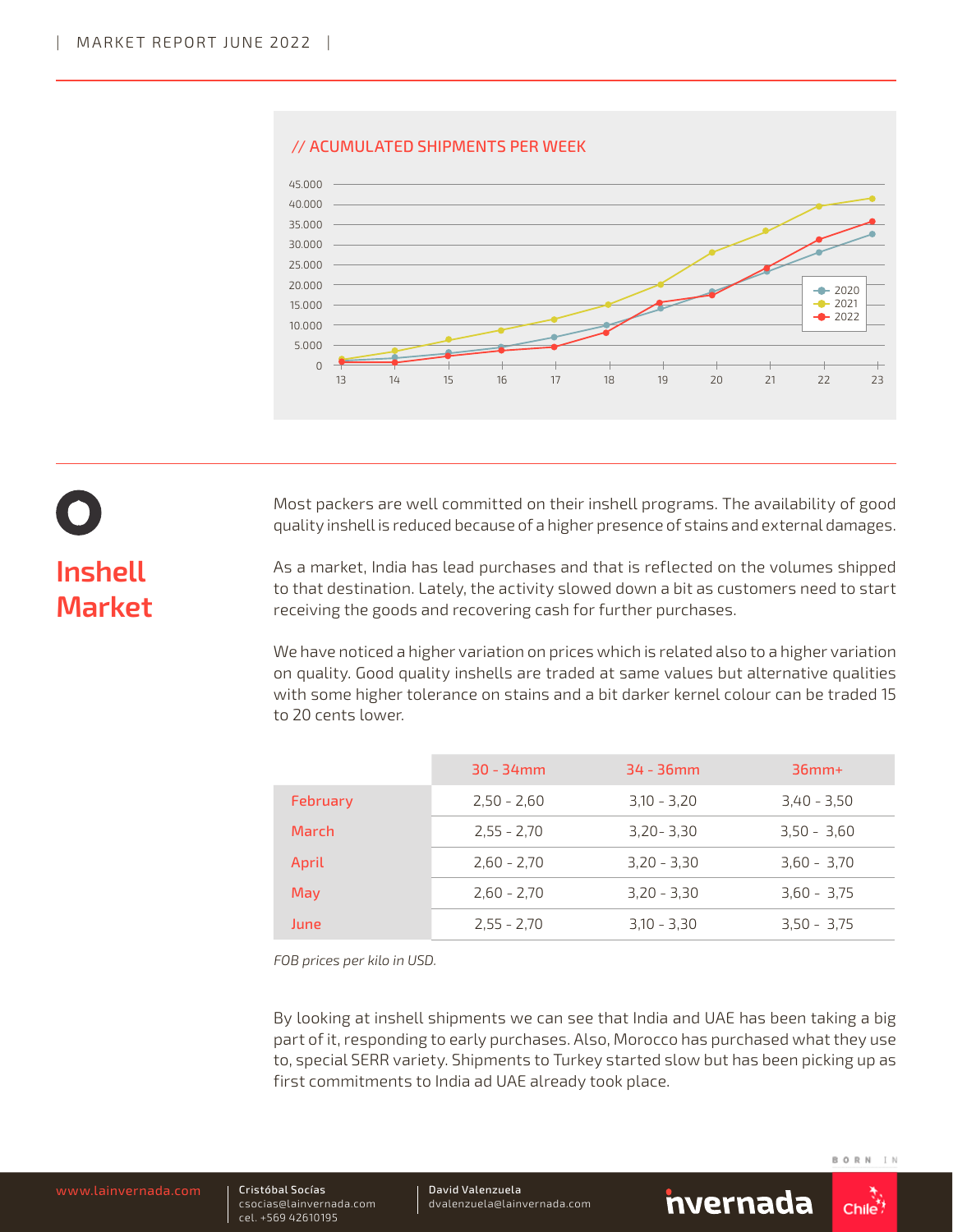

#### // CHILEAN INSHELL SHIPMENTS (KILOS)

*Source: custom data, ASOEX.* 



# **Kernel Market**

The market for kernels has been moving slowly but constantly. Regular buyers of Chilean walnuts, that look for quality kernels, have been purchasing to secure the shipments and availability. In the other hand, price focused buyers, have been delaying their purchases, covering with US last year crop.

However, prices seem that have softened a bit on halves. Demand for large pieces (quarters) increased considerably during May and has maintained price levels.

|          | LHP80         | LHP40         | Large Pieces  |
|----------|---------------|---------------|---------------|
| February | $7,40 - 7,60$ | $6,50 - 6,70$ | $5,50 - 5,80$ |
| March    | 7,60 - 7,80   | $6,50 - 6,70$ | $5,50 - 5,80$ |
| April    | 7,60 - 7,80   | $6,50 - 6,70$ | $5,50 - 5,80$ |
| May      | 7.60 - 7.80   | $6.50 - 6.70$ | $5,50 - 5,80$ |
| June     | 7.40 - 7.60   | $6,40 - 6,60$ | $5,50 - 5,80$ |

*FOB prices per kilo in USD.*

Shipments of kernels has been good. If we consider shipments until week 23, they are ahead of 2020 and closer to 2021. Shipments of the first half of June has been particularly strong.

Cristóbal Socías csocias@lainvernada.com cel. +569 42610195